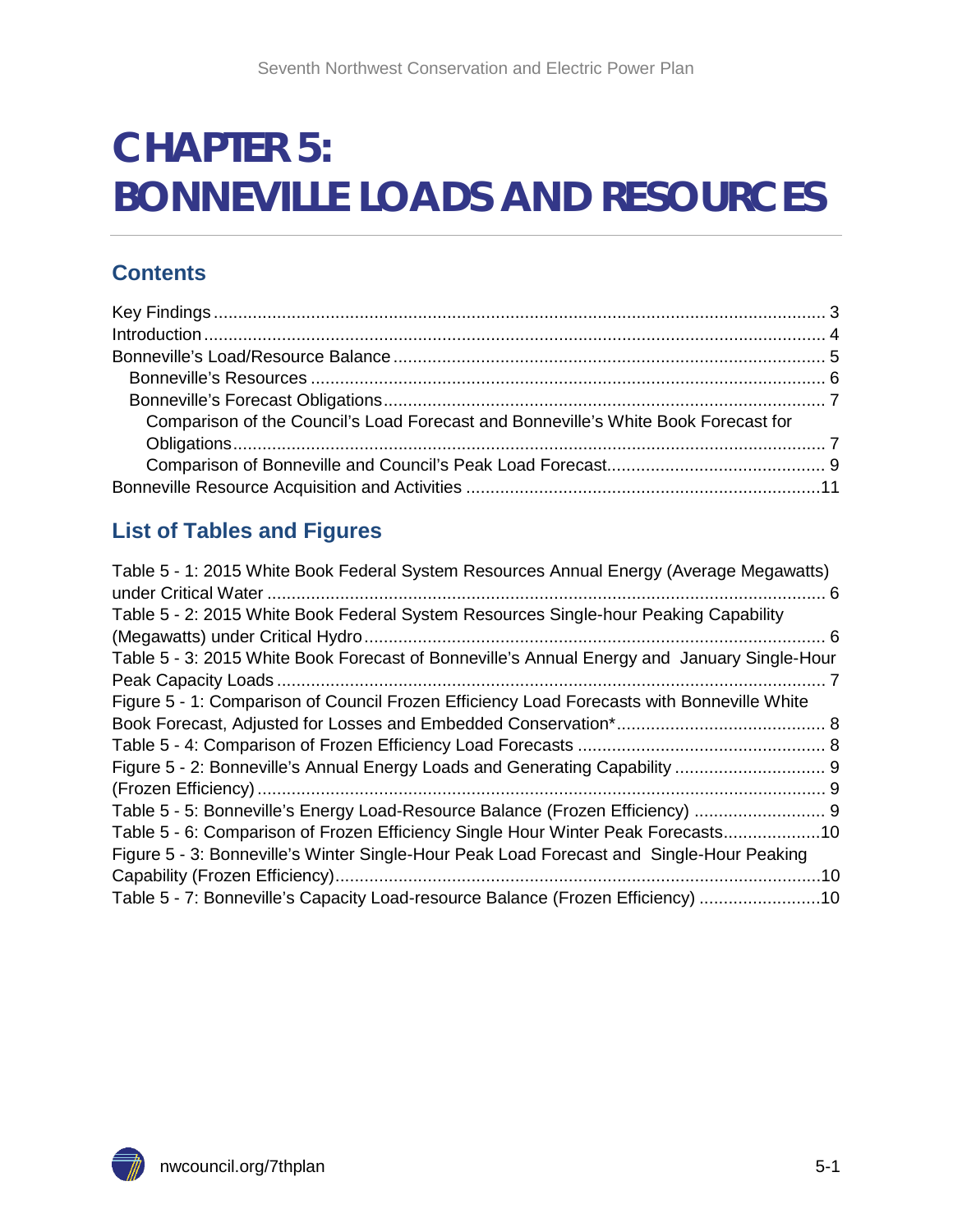Bonneville uses its load forecast and existing resources as a starting point to conduct a more detailed needs assessment through its Resource Program process. Due to a number of necessary adjustments made to the loads and resources used in this analysis the reader is advised not to make a direct comparison between the load and resource balance presented in this chapter with the load and resource balance presented in the BPA Draft 2015 White Book or the PNUCC 2015 NRF report.

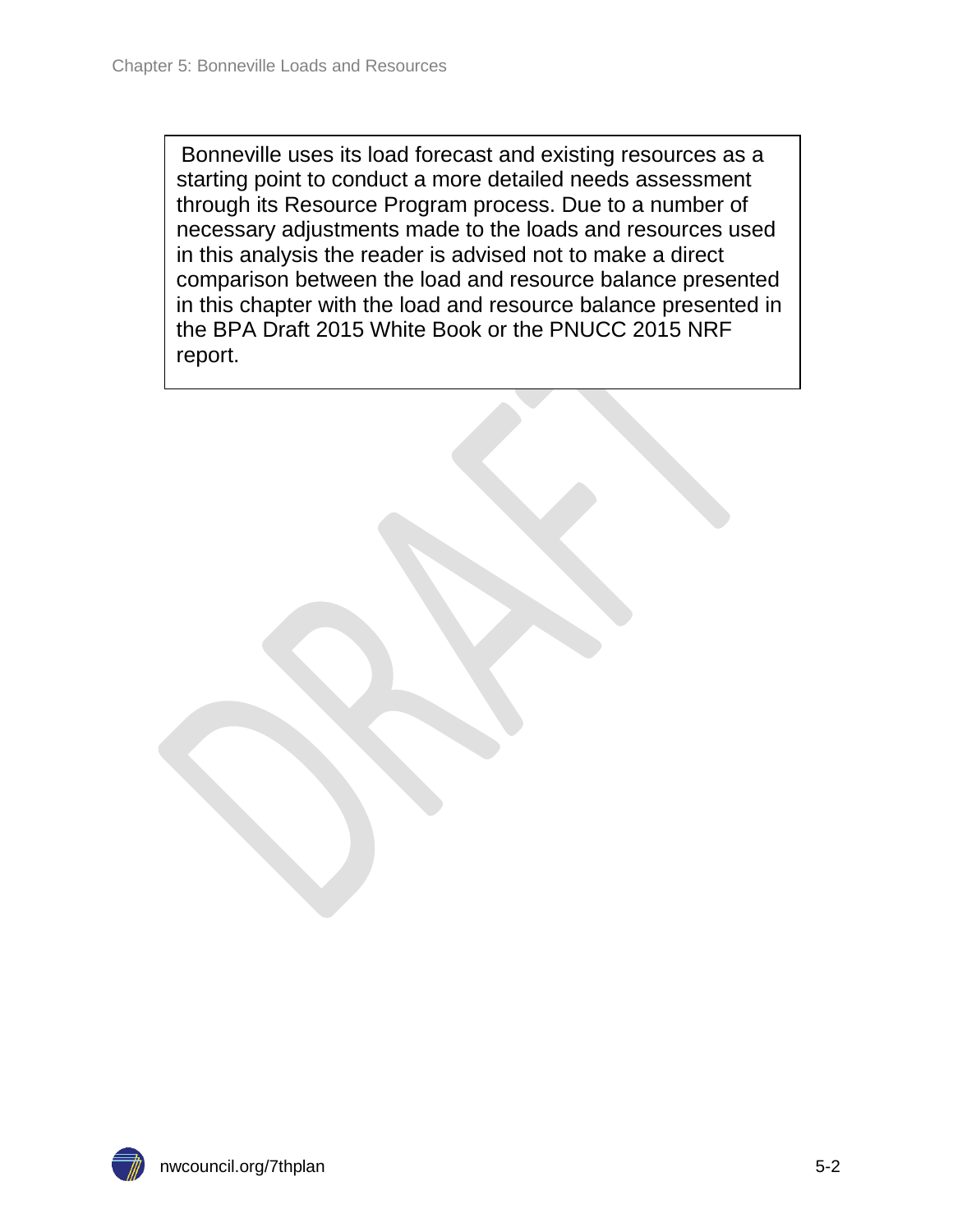## <span id="page-2-0"></span>KEY FINDINGS

Currently, the federal power supply primarily consists of hydroelectric generation, with nearly 21,000 megawatts of nameplate capacity and about 12,000 megawatts of single-hour peaking capability (under critical hydro conditions in January). The federal system also includes 1,120 megawatts of nuclear capacity, 24 megawatts of cogeneration, and 744 megawatts of contract purchases, for a total of approximately 14,000 megawatts of single-hour peaking capability. However, some of the federal system's resources must be held in reserve for contingencies and load following. These requirements account for about 2,000 megawatts of capacity, which is subtracted from the federal system capability, to yield a net federal peaking capability of about 12,000 megawatts.

On the energy side, the hydroelectric system provides about 6,600 average megawatts of (critical period) firm energy. Accounting for the energy contributions from other generating resources yields a net firm energy generating capability for the federal system of about 8,000 average megawatts.

Bonneville's annual loads are forecast to grow from 8,050 average megawatts in 2016 to between 8,300 and 8,600 average megawatts in 2035. Bonneville's single-hour peak load is forecast to grow from about 13,000 megawatts in 2016 to between 14,000 and 15,500 megawatts by 2035, depending on future economic conditions. These forecasts are for frozen efficiency scenarios, meaning that no new energy efficiency savings are counted.

A simple deterministic comparison of federal resources and loads indicates that Bonneville is likely to experience energy and capacity shortfalls over the next twenty years. However, as described in more detail for the region in Chapter 11, this deterministic look ahead is not necessarily the best indicator of future resource needs. For example, this simple comparison of loads and resources includes only the lowest (critical period) hydroelectric capability for both energy and peak. And, while it does include firm contractual agreements for power exchanges between Bonneville and other entities, it excludes available non-firm spot market supplies from both within region and from out-of-region sources. It also does not include expected future energy-efficiency savings. So, whether Bonneville will actually face a shortfall depends on runoff conditions, spot market availability, and the success rate of implementing energy-efficiency measures. Bonneville understands this and, for its own resource needs assessment, uses a number of more sophisticated analytical methods to more precisely determine its future needs.

Unlike the data and analysis provided in Chapter 11 (for regional resource needs), the Bonneville calculations in this chapter explicitly include reserve requirements. Contingency reserves are resources that are only used during unexpected events and load following reserves are used to ensure that generation matches load every minute (balancing) and every hour (load following).

For regional analysis, balancing reserves are reflected in reduced hydroelectric peaking capability. The regional analysis does not subtract reserve requirements for contingencies or for load following from resource capability. Instead, the GENESYS model assesses the amount of required reserve for each hour of the year and checks to see if sufficient supply is available to meet that requirement. If reserves cannot be met, GENESYS counts that as a shortfall, which

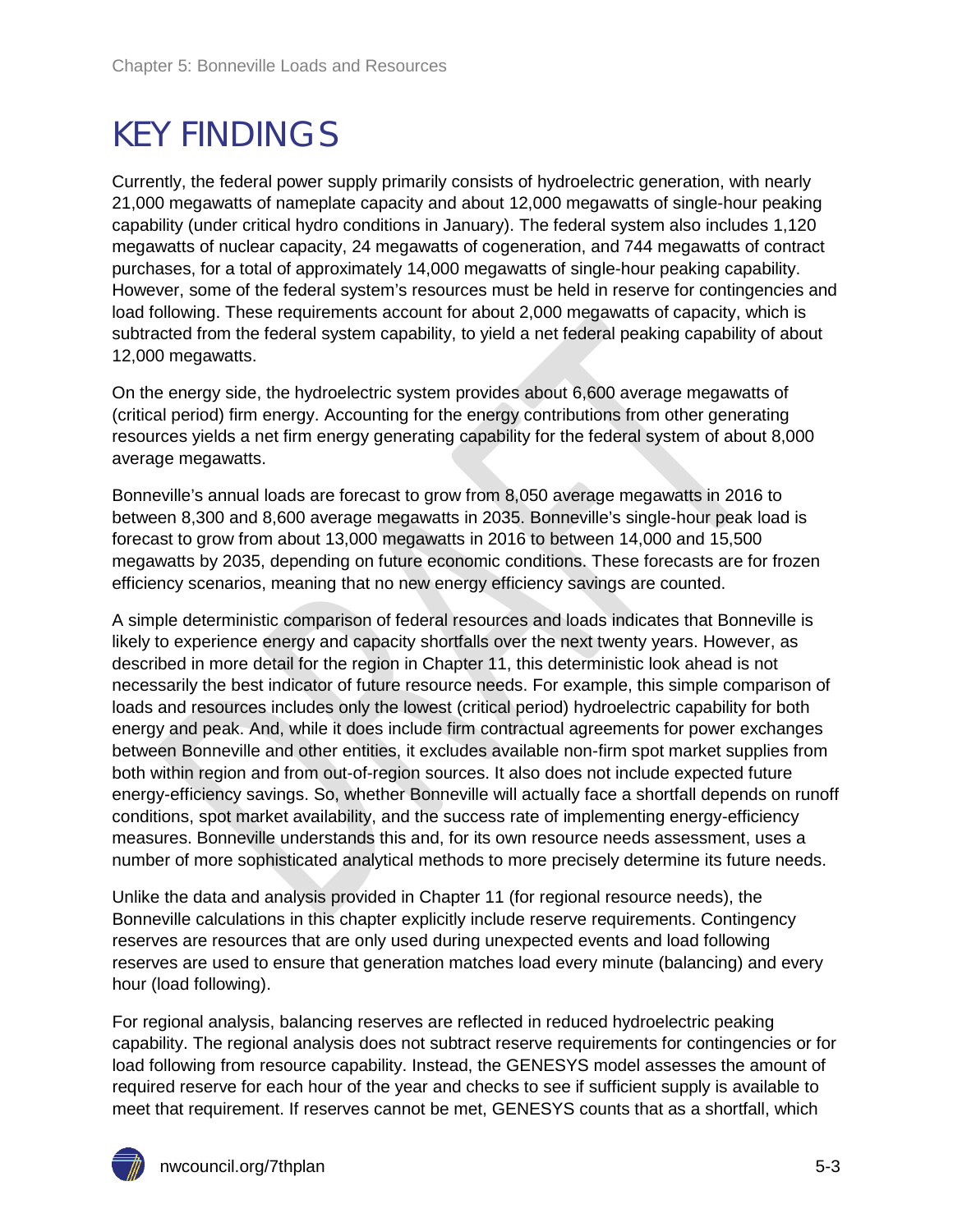contributes toward the assessment of adequacy. Reserves were left in the Bonneville calculations in this chapter because not doing so produces a capacity load-resource balance (Figure 5-3) that is misleading. The Council will reevaluate how it treats reserves for its future regional adequacy assessments.

## <span id="page-3-0"></span>INTRODUCTION

The Council analyzes the power system from a regional perspective, and prepares a "regional conservation and electric power plan." The Northwest Power Act also directs the Council to forecast the resource needs of the Bonneville Power Administration and identify resources available to meet those needs, setting forth in the power plan a "scheme for implementing conservation measures and developing [generating] resources" under the resource acquisition provisions of Section 6 of the Act in order "to reduce or meet Bonneville's obligations." As part of this effort, the focus of this chapter is on analyzing Bonneville's loads and currently available resources. The resource strategy for future resource development for the region as a whole and for Bonneville in particular, is set forth in Chapter 3 and in the Action Plan in Chapter 4.

The Act instructs the Council, after developing a demand forecast of at least twenty years, to then develop a "forecast of the power resources" that the Council estimates will be required to meet Bonneville's obligations, including the portion of those obligations that can be met by resources in each of the different priority categories identified in the Act. The Council's forecast of Bonneville resource needs is to "include regional reliability and reserve requirements." The forecast is also to take into account the effects of implementing the fish and wildlife program that the Council separately develops under the Act on the availability to Bonneville of the existing hydroelectric power system. And the forecast of Bonneville's resource needs is to include "the approximate amounts of power the Council recommends should be acquired by the Bonneveille Administrator on a long-term basis and may include, to the extent practicable, an estimate of the types of resources from which such power should be acquired."

The Bonneville "obligations" referred to in the Act include both Bonneville's contractual power sales obligations, after taking into account planned savings from conservation measures, *and* Bonneville's fish and wildlife protection and mitigation obligations called for in the Council's Fish and Wildlife Program under the Act. A number of provisions in the Act then call for Bonneville to implement conservation measures and acquire other resources to meet or reduce these obligations "consistent" with the Council's power plan, with certain specified exceptions.

The purpose of this chapter is to quantify Bonneville's forecasted load and existing resources (including reserve and reliability requirements) in order to estimate its load-resource balance over the 20-year study horizon. Based on this load and resource data, Bonneville will develop its own resource needs assessment, consistent with methods used to develop the Council's Power Plan. A detailed description of potential resource acquisitions can be found in Chapter 3 and specific Bonneville action items can be found in Chapter 4.

The distinction between the regional resource strategy and the Bonneville resource strategy is greater in the 21st century than anticipated by Congress when adopting the Northwest Power Act in 1980. A premise underlying the development of the Act was that the Council's regional resource plan would be essentially the same as Bonneville's resource strategy. The expectation

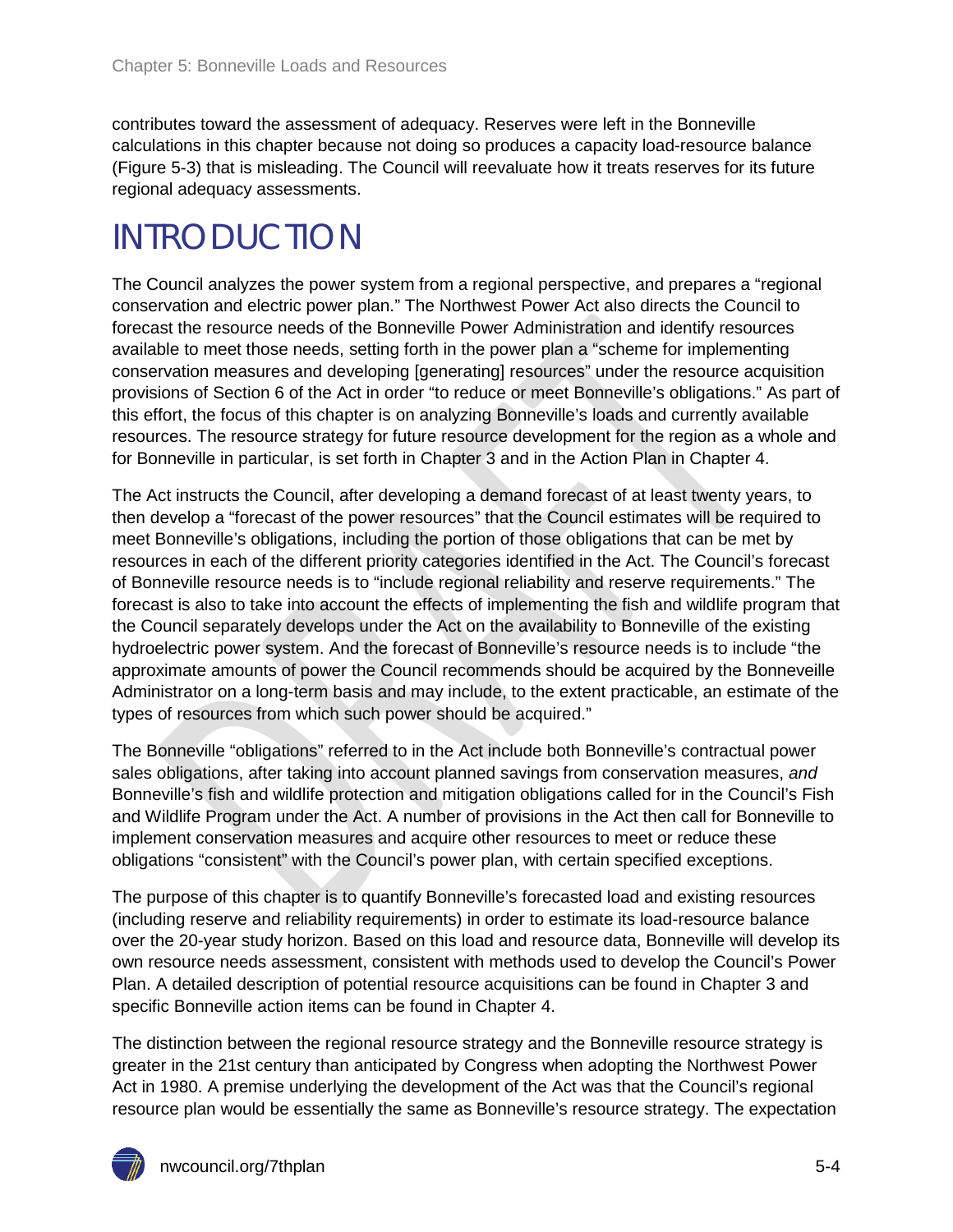at the time was that the region's utilities would largely request that Bonneville serve their growing regional loads. Bonneville would then implement conservation measures and acquire generating resources consistent with the power plan as needed to reduce or meet those growing regional loads. The costs of new resources would be spread across the region in a rate melded with the lower costs of the existing federal base system, mostly hydroelectric power resources.

As discussed in detail in the Council's Fifth and Sixth Power Plans, this approach proved unworkable in its full extent by the first part of the new century, for a number of reasons. Bonneville, the region's utilities, and the Council spent a better part of a decade crafting a new paradigm, eventually enshrined in a Bonneville policy decision and implemented through new power sales contracts and a tiered-rate mechanism. The current understanding is that Bonneville will continue to serve a portion of the region's loads with the federal base system; will reduce any need or obligation to meet growing regional loads by implementing conservation and other measures that reduce energy and capacity needs and stretch the value of the base system; and will acquire additional generating resources to meet load growth brought to Bonneville only through arrangements and a tiered-rate structure that confines as much as possible the risk and costs of those new resources to the utilities seeking the service. The only other reason Bonneville may need to acquire resources is to maintain system stability and reliability, such as to balance variable generation resources on its system. The change in expectations for Bonneville's role in the regional power system is the reason for the distinction in the Council's recent power plans between the regional resource strategy and the resource acquisition activities specifically focused on Bonneville's needs.

## <span id="page-4-0"></span>BONNEVILLE'S LOAD/RESOURCE BALANCE

As part of the assessment of the region as a whole, the Act requires that the Council's Power Plan focus specifically on the obligations that might be placed on Bonneville over the 20-year period covered by the plan. The plan must include at a sufficient level of detail 1) a forecast of the load that might be placed on Bonneville, as well as other obligations that might affect its system generation, including implementation of fish and wildlife program measures; 2) identification of Bonneville's existing generating resources and planned energy-efficiency savings; 3) an assessment of any potential needs to meet or reduce possible future loads and obligations; and 4) an assessment of Bonneville's share of regional reserve and reliability requirements. Bonneville's generating resources are summarized in Chapter 9 and in Bonneville's (as yet unpublished) draft 2015 White Book. Operating and planning reserves, including Bonneville's role in future reserve requirements, are discussed in Chapter 10. Regional potential for energy efficiency, generating resources and demand response are discussed in Chapters 12, 13, and 14, respectively.

In this chapter, Bonneville's loads and resources are combined to assess a load-resource balance over a 20-year planning period. The methodology used for Bonneville is identical to that described in Chapter 11 for the region, with the exception of the treatment of reserves. Also, as emphasized in Chapter 11, a load-resource balance assessment is only the first step in a more complex process to determine resource adequacy and resource strategies to meet identified needs. Bonneville uses its load forecast and existing resources as a starting point to conduct a

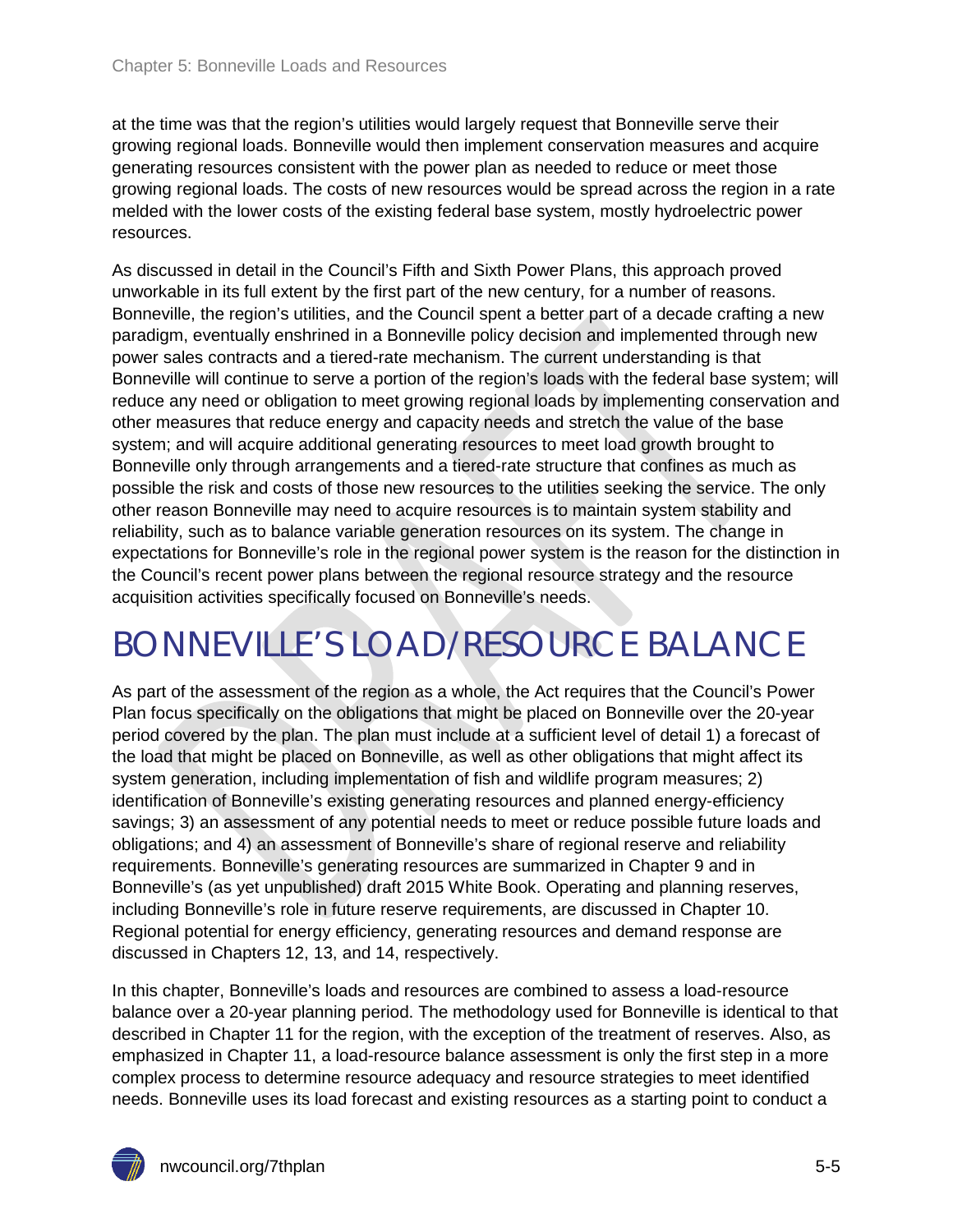more detailed needs assessment through its Resource Program process. The Council works closely with the Administrator to ensure consistency and validity of all data used in that process.

### <span id="page-5-0"></span>Bonneville's Resources

Currently, the federal power supply primarily consists of hydroelectric generation, with nearly 21,000 megawatts of nameplate capacity and about 12,000 megawatts of single-hour peaking capability (under critical hydro conditions in January). The federal system also includes 1,120 megawatts of nuclear capacity, 24 megawatts of cogeneration, and 744 megawatts of contract purchases, for a total of approximately 14,000 megawatts of single-hour peaking capability. However, some of the federal system's resources must be held in reserve for contingencies and load following. These requirements account for about 2,000 megawatts of capacity, which is subtracted from the federal system capability, to yield a net federal peaking capability of about 12,000 megawatts.

On the energy side, the hydroelectric system provides about 6,600 average megawatts of (critical period) firm energy. Accounting for the energy contributions from other generating resources yields a net firm energy generating capability for the federal system of about 8,000 average megawatts.

Tables 5 - 1 and 5 - 2 show Bonneville's annual energy and peaking capability (from the 2015 White Book) along with its reserve requirements and estimated transmission losses.

<span id="page-5-1"></span>

| <b>Resource Type/Year</b>  | 2016  | 2021   | 2026  | 2035  |
|----------------------------|-------|--------|-------|-------|
| <b>Net Hydro</b>           | 6,666 | 6,658  | 6,644 | 6,644 |
| <b>Other Resources</b>     | 1,145 | $971*$ | 1130  | 957*  |
| <b>Contract Purchases</b>  | 387   | 507    | 562   | 173   |
| <b>Transmission Losses</b> | (243) | (242)  | (248) | (231  |
| <b>Total Net Resources</b> | 7,955 | 7,895  | 8,089 | 7,543 |

| Table 5 - 1: 2015 White Book Federal System Resources  |
|--------------------------------------------------------|
| Annual Energy (Average Megawatts) under Critical Water |

\* This reflects partial year operation of Columbia Generating Station due to refueling requirements

#### Table 5 - 2: 2015 White Book Federal System Resources Single-hour Peaking Capability (Megawatts) under Critical Hydro

<span id="page-5-2"></span>

| Resources/Year             | 2016   | 2021   | 2026   | 2035   |
|----------------------------|--------|--------|--------|--------|
| <b>Net Hydro</b>           | 12,036 | 12,619 | 12,599 | 12,710 |
| <b>Other Resources</b>     | 1.144  | 1.120  | 1,120  | 1,120  |
| <b>Contract Purchases</b>  | 744    | 694    | 969    | 308    |
| Reserves & Losses          | (2109) | (2133) | (2122) | (2127) |
| <b>Total Net Resources</b> | 11,815 | 12,300 | 12,293 | 12.011 |

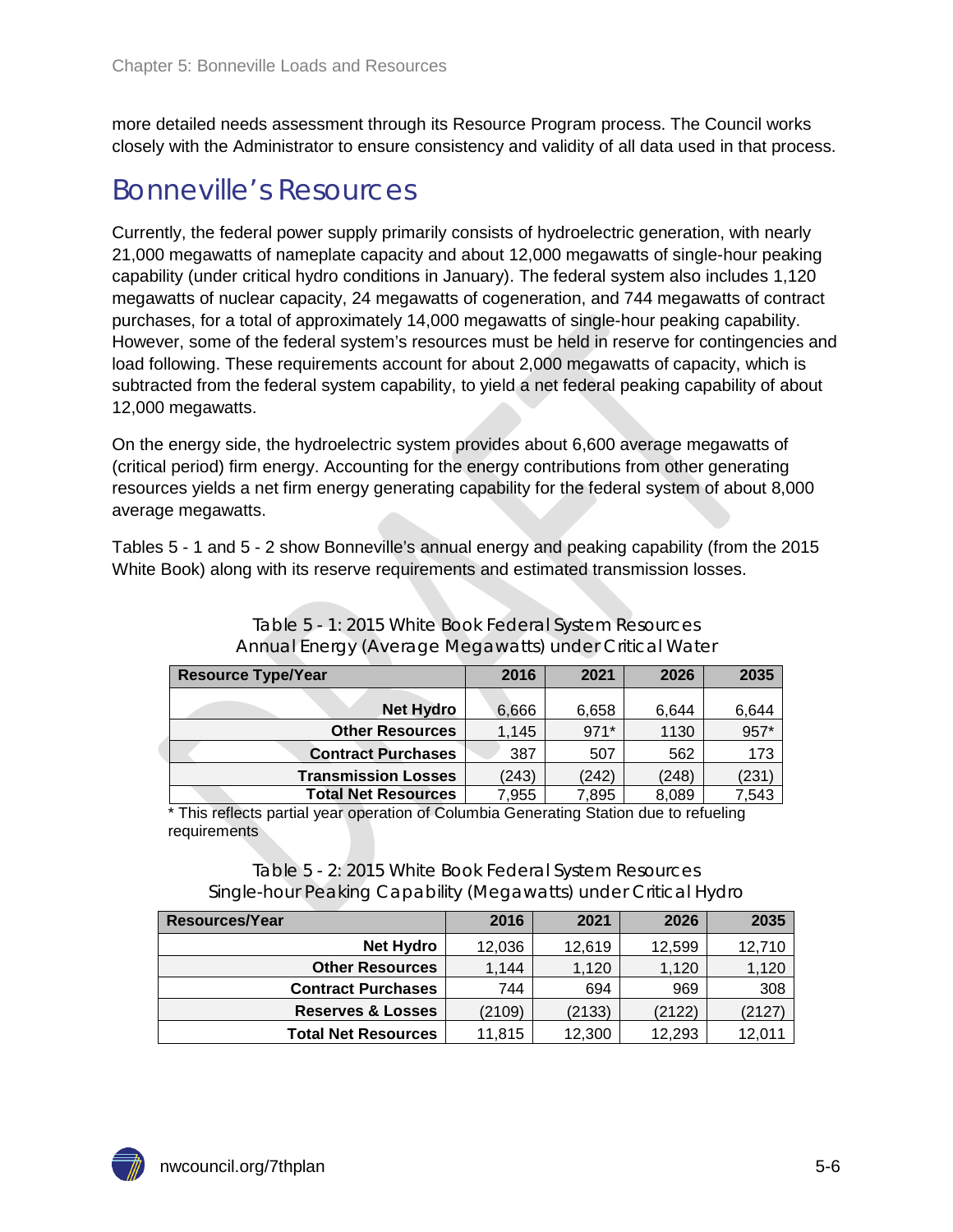## <span id="page-6-0"></span>Bonneville's Forecast Obligations

In order to forecast Bonneville's future obligations (e.g. long-term contract sales, sales to federal agencies) the Council used BPA's long-term firm load obligations for 2016 to 2035 as reported in the draft 2015 White Book. Forecast sales in 2016 were then adjusted for Bonneville's transmission losses (2.97 percent) to compute Bonneville's system energy load. Forecast of single-hour capacity needs were also extracted from the draft 2015 White Book. These singlehour load obligations were then adjusted to include Bonneville's transmission loss of 3.38 percent. These reported transmission loss factors were updated as part of BPA's recent rate case. The result of this calculation indicates that obligations will be about 8,000 average megawatts by 2016, depending on regional economic growth. By 2035 the energy load forecast will likely reach 8,300 average megawatts. Capacity requirements would increase from 12,700 megawatts to about 13,000 megawatts. Bonneville's estimate of its annual energy and singlehour winter peak loads, prior to any adjustment for losses or embedded conservation, is shown in Table 5-3.

| Table 5 - 3: 2015 White Book Forecast of Bonneville's Annual Energy and |
|-------------------------------------------------------------------------|
| January Single-Hour Peak Capacity Loads                                 |

<span id="page-6-2"></span>

| Year                                             | 2016   | 2021   | 2026   | 2035   |
|--------------------------------------------------|--------|--------|--------|--------|
| Annual Energy - BPA total firm obligations (aMW) | 8.050  | 8.086  | 8.082  | 8.310  |
| January Single-Hour Peak Loads (MW)              | 12.720 | 12.769 | 12.623 | 12.962 |

Bonneville's estimates of annual energy and peak loads shown in Table 5-3 include forecast levels of future conservation but do not include line losses. The Council's estimates of Bonneville's future obligations described above do not include prospective conservation, but do include line losses. The following section describes adjustments that were made so that Bonneville and Council forecasts of federal loads can be compared

### <span id="page-6-1"></span>Comparison of the Council's Load Forecast and Bonneville's White Book Forecast for Obligations

Due to differences in forecasting methodologies, in order to compare the Council's forecast to Bonneville's forecast of federal obligations, three adjustments need to be made to the Bonneville forecast. These include an adjustment for line losses, an adjustment for conservation embedded in the agency's load forecast, and an adjustment for Direct Service Industry (DSI) loads. The Council uses a frozen efficiency load forecast when estimating its 20-year load and resource balance for the region. This approach allows for an explicit treatment of future conservation resources in the Council's planning models. Bonneville's load forecast methodology embeds the impact of future conservation savings implicitly, through use of econometric estimations. To compare Bonneville's obligations reported in the White Book with the Council's, an adjustment must be made to remove embedded conservation savings from Bonneville's forecast.

Bonneville estimates that incremental annual conservation savings embedded in their forecast is about 60 average megawatts. To compare the two forecasts, annual conservation savings

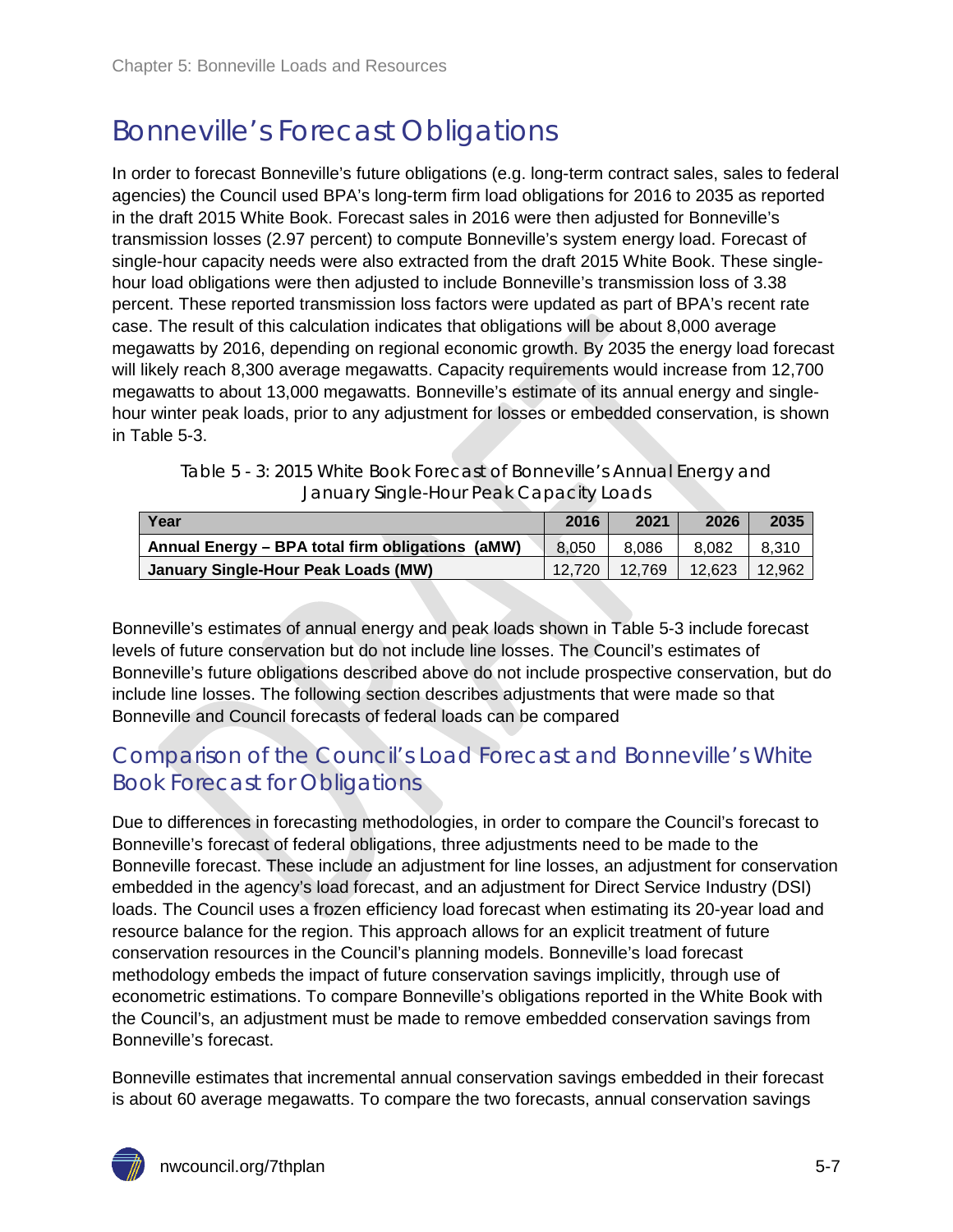embedded in Bonneville's forecast must be added back into that forecast as additional load. Then, since Bonneville accounts for transmission losses separately, those losses must also be added to the Bonneville forecast. Also, Bonneville obligation to DSIs has been reduced to 91 average megawatts, consistent with draft 2015 White Book. To be consistent, the regional load for DSIs in the Council's forecast was adjusted downward by 225 average megawatts to make it consistent with BPA data. After making these three adjustments, the revised Bonneville 20-year load forecast is plotted in Figure 5 - 1 along with the Council's estimate of Bonneville's obligations.

<span id="page-7-0"></span>



\* Excludes DSI load of 225 aMW not part of BPA obligation. BPA rate case data puts DSI obligations at 91 aMW.

The year-by-year comparison of the Council's forecast of Bonneville's obligations and Bonneville's adjusted obligations is presented in Table 5 - 4. As evident in that figure, the forecasts are reasonably close.

<span id="page-7-1"></span>

|                                          | 2016  | 2017  | 2018  | 2019  | 2020  |
|------------------------------------------|-------|-------|-------|-------|-------|
|                                          |       |       |       |       |       |
| <b>BPA Forecast*</b>                     | 8.170 | 8.273 | 8.330 | 8.369 | 8.409 |
|                                          |       |       |       |       |       |
| Council's Low forecast for Bonneville**  | 8.154 | 8.171 | 8.221 | 8.242 | 8,260 |
|                                          |       |       |       |       |       |
| Council's High forecast for Bonneville** | 8.316 | 8,379 | 8.480 | 8.553 | 8,630 |

#### Table 5 - 4: Comparison of Frozen Efficiency Load Forecasts

\* Excludes DSI load of 225 aMW not part of BPA obligation. BPA rate case data puts DSI obligations at 91 aMW. \*\* Council forecast also excludes 225 aMW of regional DSI. This is to make proper comparison of BPA resource obligations and Council forecast possible.

Figure 5 - 2 shows the Council's forecast range of Bonneville's annual energy loads and resources over the 20-year study horizon. Resources reported in the draft 2015 White Book,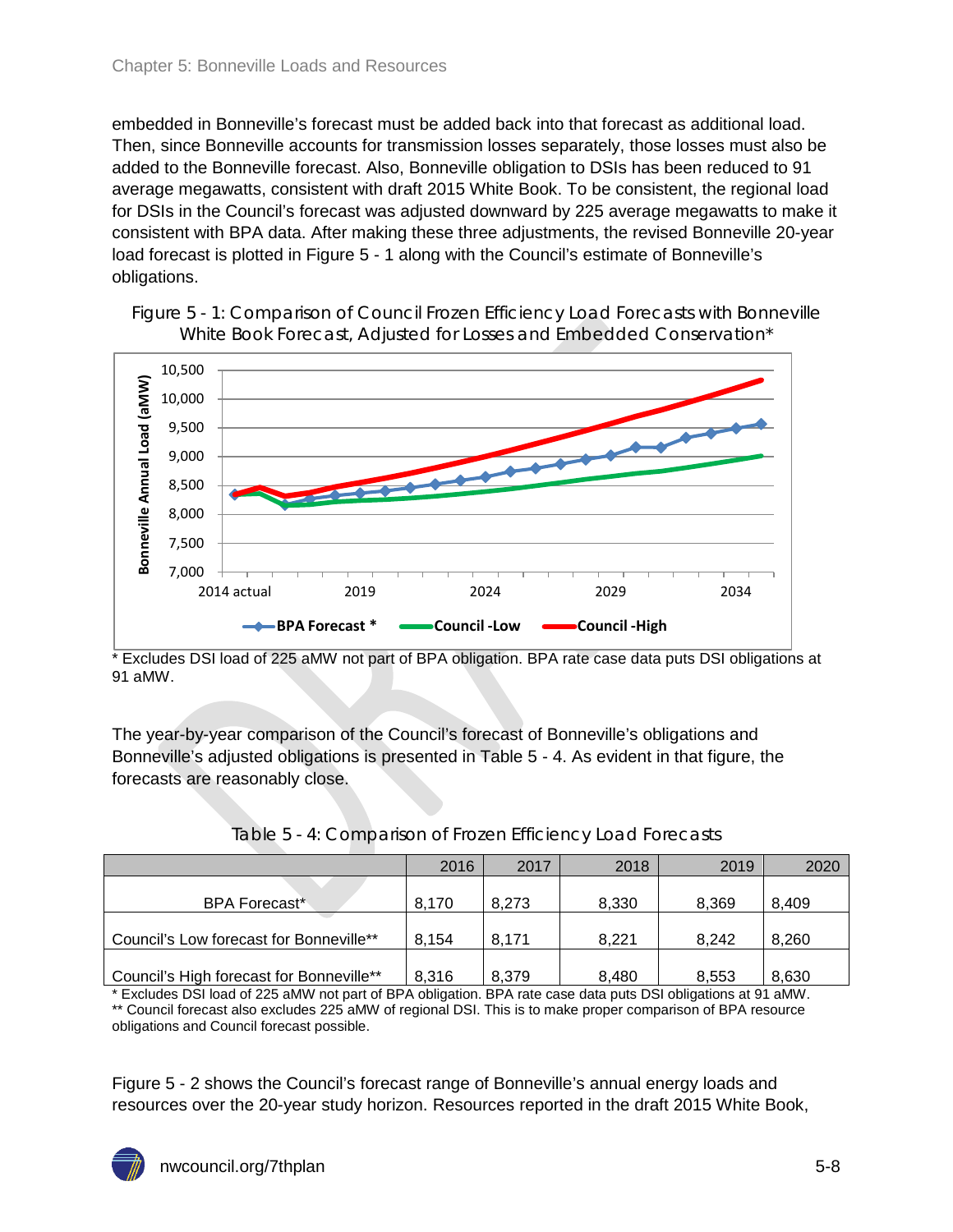were adjusted for transmission losses (i.e. losses were subtracted from Bonneville's resource total). In this analysis, however, transmission losses are added to Bonneville's forecast of sales to get Bonneville's load at the generator busbar. This allows a more direct comparison of Bonneville's load forecast to the Council's forecast. So for this analysis, Bonneville's resources do not have transmission losses subtracted out. Table 5 - 5 shows the Bonneville load-resource balance for specific years.

<span id="page-8-2"></span><span id="page-8-1"></span>



(Frozen Efficiency)

|  |  |  |  |  |  | Table 5 - 5: Bonneville's Energy Load-Resource Balance (Frozen Efficiency) |  |
|--|--|--|--|--|--|----------------------------------------------------------------------------|--|
|  |  |  |  |  |  |                                                                            |  |
|  |  |  |  |  |  |                                                                            |  |
|  |  |  |  |  |  |                                                                            |  |

<span id="page-8-3"></span>

| <b>Forecast</b> | 2016   |      | 2026   | 2035    |  |
|-----------------|--------|------|--------|---------|--|
| Low (aMW)       | 44     | -84  | $-160$ | $-1242$ |  |
| High (aMW)      | $-118$ | -453 | $-888$ | $-2554$ |  |

### <span id="page-8-0"></span>Comparison of Bonneville and Council's Peak Load Forecast

Bonneville's peak load is coincident with the region's peak load, which typically occurs during the winter. To compare BPA's single-hour load forecast with the Council's, the same approach was taken as used to compare the energy load forecasts. Bonneville's forecast of single-hour peak load presented in the draft 2015 White Book was adjusted for transmission losses (3.38 percent of single-hour peak load) and adjusted for the conservation savings on peak (using a two-to-one ratio for winter peak hour savings relative to energy savings). Then the adjusted single-hour peak load for 2016 was projected forward using the Council's annual growth rate to get the frozen efficiency peak-load forecast.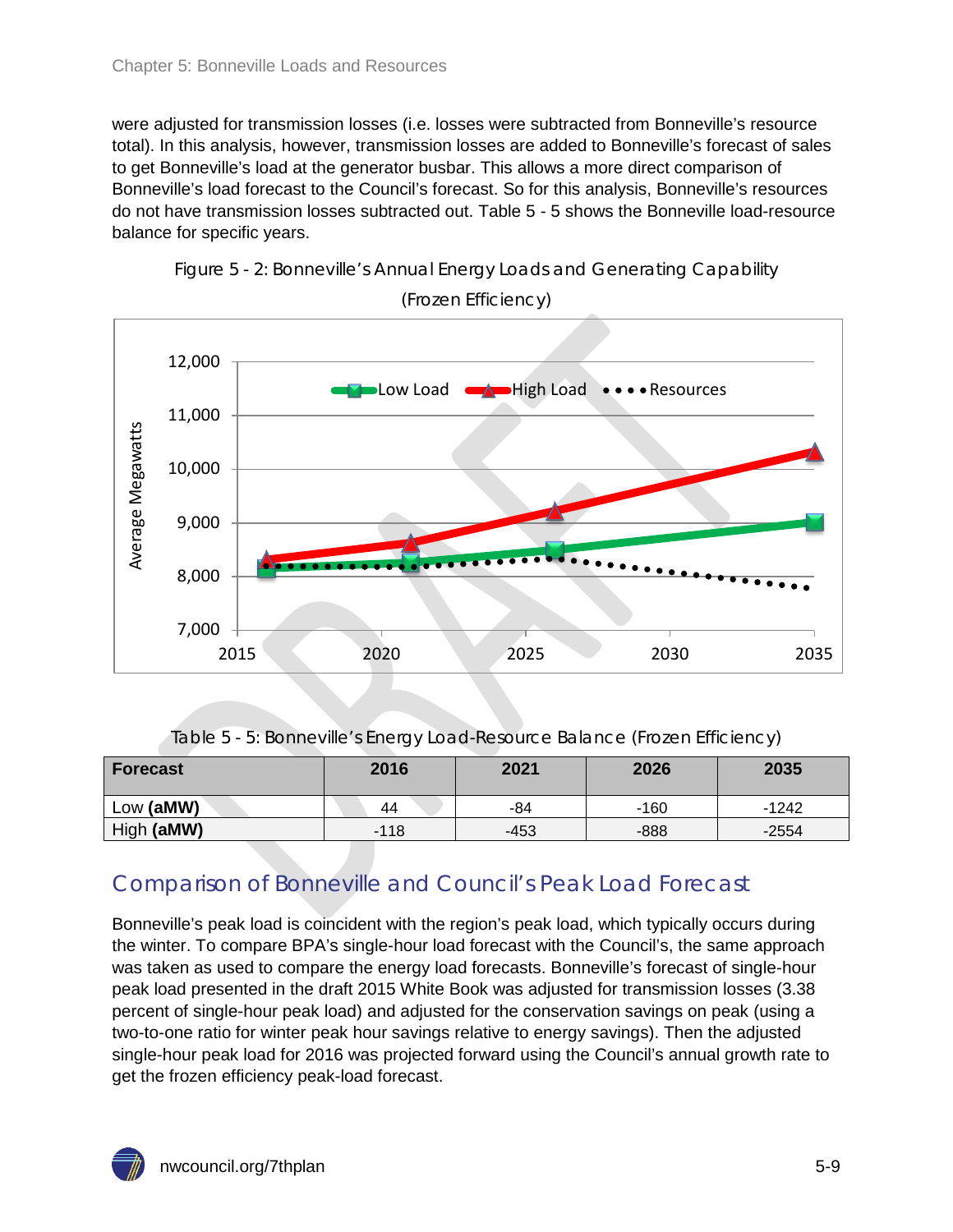<span id="page-9-0"></span>

|                                        | 2016   | 2017   | 2018   | 2019   | 2020   |
|----------------------------------------|--------|--------|--------|--------|--------|
|                                        | 12,960 | 13,609 | 14.063 | 15.446 | 12.960 |
| BPA Forecast - Draft 2015 White Book   |        |        |        |        |        |
|                                        | 12.650 | 12.783 | 13.000 | 13.615 | 12.650 |
| Council's Low forecast for Bonneville  |        |        |        |        |        |
|                                        | 12.993 | 13.511 | 14.146 | 15.600 | 12.993 |
| Council's High forecast for Bonneville |        |        |        |        |        |

| Table 5 - 6: Comparison of Frozen Efficiency Single Hour Winter Peak Forecasts |  |  |
|--------------------------------------------------------------------------------|--|--|
|                                                                                |  |  |
|                                                                                |  |  |
|                                                                                |  |  |

The single-hour winter peak load for Bonneville is shown below in Figure 5 - 3 along with Bonneville's resource peaking capability over the same time span. Table 5 - 7 provides Bonneville's projected capacity load-resource balance. Bonneville's adjusted single-hour load forecast with frozen efficiency is in line with the Council's estimate for the high load growth frozen efficiency forecast. Note that these forecasts do not include any new conservation acquisition targets identified in this plan.



<span id="page-9-1"></span>

| Table 5 - 7: Bonneville's Capacity Load-resource Balance (Frozen Efficiency) |  |  |
|------------------------------------------------------------------------------|--|--|
|                                                                              |  |  |

<span id="page-9-2"></span>

| Forecast | 2016   | 2021   | 2026    | 2035    |
|----------|--------|--------|---------|---------|
| LOW      | $-401$ | -52    | $-277$  | -1184   |
| High     | -744   | $-780$ | $-1422$ | $-3169$ |